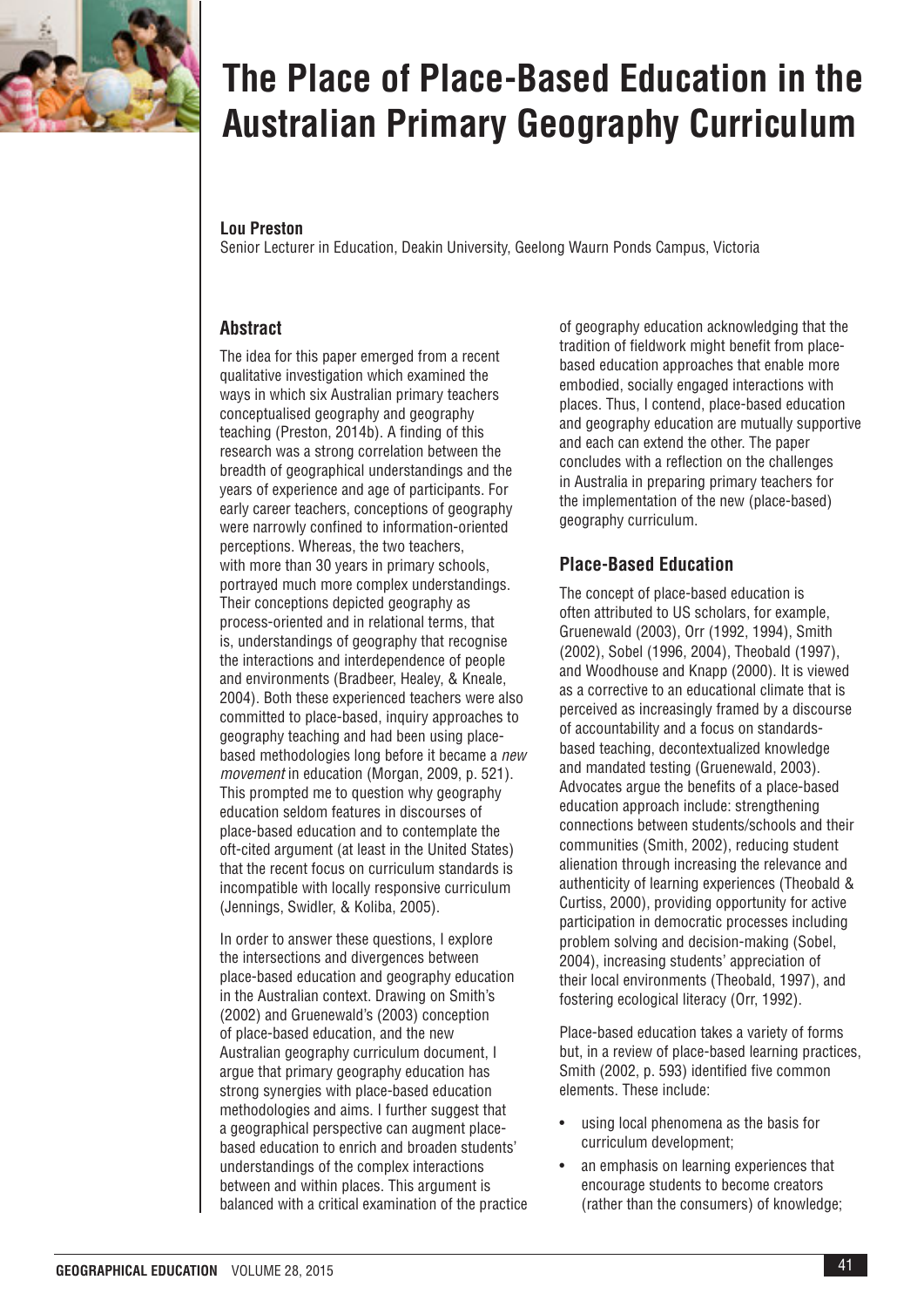- a study focus that is determined by students' questions and concerns;
- the role of teachers as "experienced guides, co-learners, and brokers of community resources and learning possibilities" (p. 593); and
- increasing the permeability of boundaries between school and community and the frequency of participation and engagement in and with the community.

Gruenewald (2003) extends Smith's five key features by advocating for a transformative approach to place-based education; a pedagogy that is socially and ecologically critical and which has an ultimate aim of "learning more socially just and ecologically sustainable ways of being in the world" (p. 9). Below, I explore the extent to which these key characteristics outlined by Gruenwald (2003) and Smith (2002) cohere with the new Australian primary geography curriculum. But first, I examine some understandings of placebased education in the Australian context. This is followed by an interrogation of the term *place* drawing on the work of Doreen Massey.

## **Place-Based Education in Australia**

In education literature, place-based education is characterised as a *new movement* or an *emerging field* (Morgan, 2009, p. 521). However, placebased education is not a new phenomenon. In its many forms, place-based education has a long history in cultural studies and natural history studies (Smith, 2002), and, in the Australian context, through outdoor and environmental education. Over the last two decades, writers in the field of outdoor and/or environmental education in Australia have been promoting the efficacy of a place-based approach to help reverse the detachment of humans from the more-than-human world (e.g., Birrell, 2001; Brookes, 1993, 1994; Cameron, 2001, 2003; Ellis-Smith, 1999; Gough, 1990; Martin, 1999; Nettleton, 1993; Preston, 2004; Seddon, 1997; Stewart, 2003, 2004; Wattchow, 2001a, 2001b; Wattchow & Brown, 2011). In my own work as a geographer *turned* outdoor and environmental educator, I have argued for an outdoor and environmental education practice that replaces "abstracted environments with particular places" and substitutes "generic methods with contextually specific learning opportunities" (Preston, 2004, p. 18). In the program in which I was then involved, I was seeking to cultivate and explicitly value the use of local knowledge and local places to improve connections between humans and the more-than-human world as well as providing meaningful opportunities for strengthening community links and action. Similar to Gruenewald's critical pedagogy of place, this

*critical* outdoor education focuses on contextual knowledge of particular places to develop understandings, and a reshaping, of interactions, relationships and connections with individuals, communities and regions and their environments. This *situationist* approach, Brookes argues, brings "much needed sensitivity to cultural, regional, historical, and social contexts" (2003, p. 119). The critical lens also seeks to interrogate the cultural beliefs and practices that may be contributing to social injustice and ecological destruction, typically organised under headings such as rationalism, patriarchy, individualism, anthropocentrism, and positivism (Brookes, 1994; Martin, 1999). Such scrutiny, it is argued, provides opportunity to develop a capacity to identify and/or choose alternative *mindsets* (Brookes, 1993) or worldviews, that is, those that encourage more socially and ecologically just and sustainable lifestyles.

While geography, as the study of place, has obvious affinities of subject matter and purpose, it is seldom mentioned in place-based education discourse in Australia or elsewhere (Israel, 2012). For example, Gruenewald (2003) provides a comprehensive list of traditions that are connected to place-based education including "outdoor education, indigenous education, environmental and ecological education, bioregional education, democratic education, multicultural education, communitybased education  $\dots$ " (p. 3); conspicuous in its absence is geography education. This omission is surprising given the distinct and significant contributions of geography to the study of place, particularly its utility in understanding and analysing the relationships between environments (places) and human activities. Geography's spatial and scalar perspectives provide rich insights into the study of place. These perspectives afford a means of analysing the myriad of connections and effects of natural, social, cultural, economic, political, technological and global processes at a range of scales. Geography thus attends to the multiple intersections and interactions within and beyond place. This, I argue below, is crucial to the critical perspective espoused by Gruenewald (2003) and, in the next section, I elaborate on the merit of an outward looking sense of place through Doreen Massey's conceptualisation of place.

## **Massey's Conceptualisation of Place**

Although place is a term at the very heart of geography and ubiquitous in geography education, its meaning is contested in the academic field (Major, 2010, p. 90). Depending on the geographic persuasion, the meanings ascribed to place can be widely divergent. In this paper, I draw on poststructuralist, cultural geographer,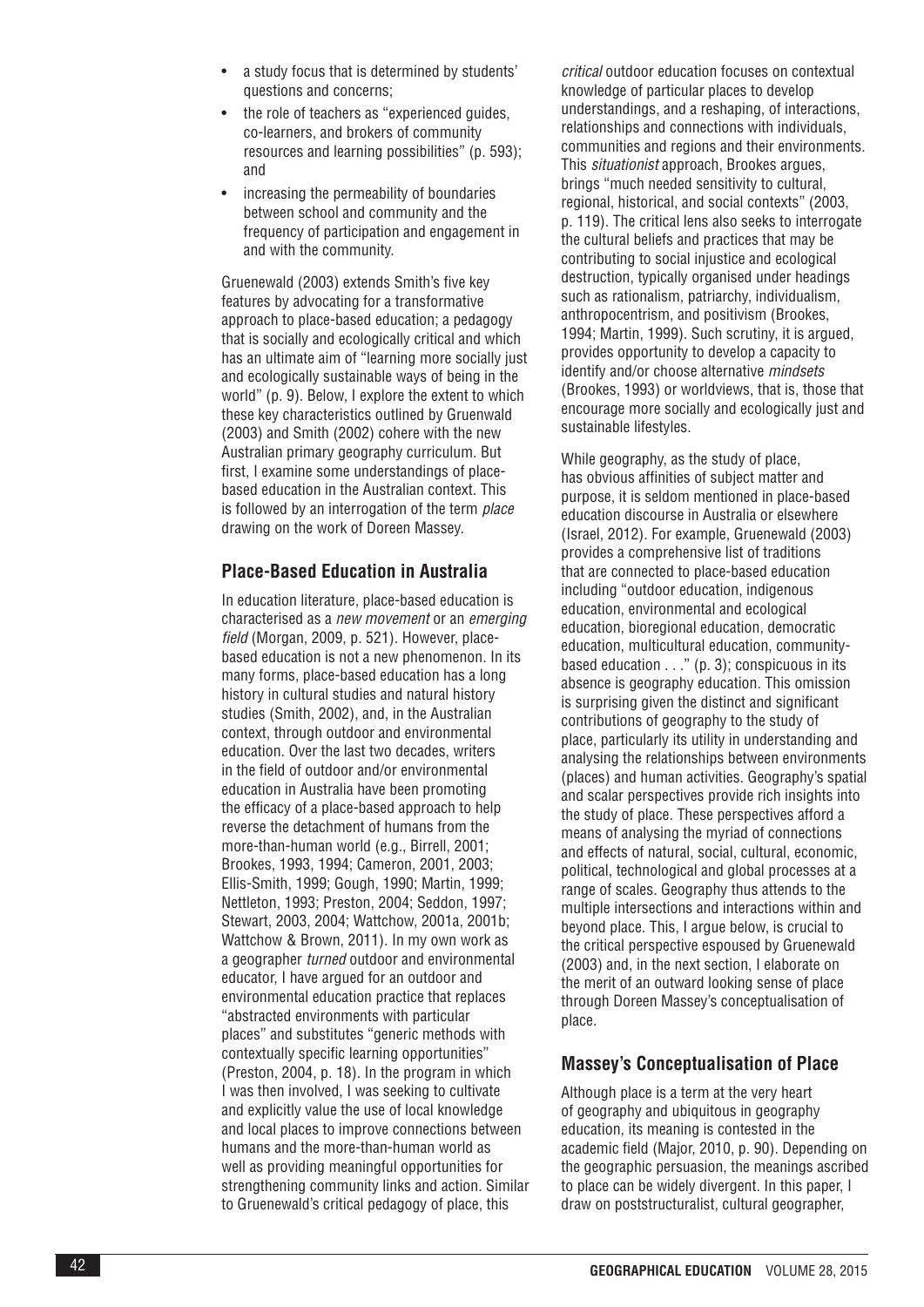Doreen Massey to critique some views of place commonly associated with place-based education in order to show the ways in which a *critical*, geographical perspective on place can enrich and broaden our "understanding of the social world and how to effect transformation in and of it" (Callard, 2009, p. 219).

Massey (1994a) often defines place by describing what it is not. She depicts place as: not territorially bounded (but open and porous); not having single identities (but always multiple, unfixed and contested); not static (but dynamic, ever changing). She suggests that places should not be viewed as "points or areas on a map, but as integrations of space and time; as *spatiotemporal events*" (2005, p. 130, Emphasis in original). Massey does not deny the importance of the uniqueness of place but argues that the particularity of place lies in the mix of links and interconnections to that which lies beyond (1994a, p. 5). In other words, places are shaped by other places "constructed out of a particular constellation of social relations, meeting and weaving together at a particular locus" (1994b, p. 154). A further element of the specificity of place, she argues, is the accumulated history of a place – "the product of layer upon layer of different sets of linkages, both local and to the wider world" (1994b, p. 156). Thus, the assemblage of processes and linkages that construct places extend beyond the local, often at sites far removed in time and place. This outward looking or "a global sense of place" (Massey, 2005, p. 131) provides a relational reading of place; one which considers place as immersed in global networks, distant influences both past and present, and continuously changing.

Massey's conceptualisation of place is significant to understanding place in place-based education. The discourse of place-based education often represents local place as homogenous, unchanging and bounded (Israel, 2012; McInerney, Smyth, & Down, 2011); as "relics of the past" (McInerney, Smyth, & Down, 2011, p. 9). Massey cautions against these *nostalgic* notions of place; notions that, she argues, are founded on a desire for constancy, "a source of unproblematic identity" (1994b, p. 151) and/or "as a haven from the global world" (1994a, p. 10). Gruenewald and Smith, for example, situate placebased education as part of a local movement to "mitigate against the potentially harmful effects of globalization" (2008, p. xiv). Massey claims it is unhelpful to "romanticise the local and to instate the global . . . as . . .the only real struggle to be aimed at" (2005, p. 184). Her critical geographical perspective reminds us that each place has a distinct combination of broader and more local social relations; that places are constructed through webs of power relations and the unequal

distribution of resources within and across places, within what she calls "the wider power-geometries of space" (2005, p. 130). McInerney, Smyth, and Down (2011) concur that we should take care not to romanticise the notion of place in identity construction, pointing out that:

Many urban and rural environments are far from idyllic places for children and their families. It is easy to feel a strong sense of attachment to an aesthetically pleasing landscape ... much less so to a squalid, unsafe, environmentally degraded place or one that is fractured by social, economic and racial divides. (p. 10)

It is thus important to recognise that social relations in place are experienced and interpreted differently by those holding different positions as part of place.

Geography education's capacity to utilise multiple perspectives and scales to comprehend and analyse how places work, I argue, is well positioned to support place-based education theory and practice. From Massey's perspective, such a geography education would attend to a global sense of place; an understanding that place is both "internally multiple . . . [and] also a product of relations which spread out way beyond it" (2004, p. 6). In the following section, I explore these possibilities through the Australian geography curriculum. Here, I return to the characteristics of place-based education, as identified by Smith (2002) and Gruenewald (2003), to consider the synergies, differences and opportunities of place-based education with geography education in the context of the primary geography curriculum.

## **The Place of Place in the Australian Geography Curriculum**

Geography, in the Australian curriculum, is characterised as the study of place. In the rationale of the geography curriculum document, geography is defined as "a structured way of exploring, analysing and understanding the characteristics of the places that make up our world . . ." (Australian Curriculum, Assessment and Reporting Authority [ACARA], 2014a). Place is also one of the seven concepts (Place, Space, Environment, Interconnection, Sustainability, Scale, and Change) through which geographical understanding is developed in the Australian curriculum. Place as a concept is a key idea that "can be applied across the subject to identify a question, guide an investigation, organise information, suggest an explanation or assist decision-making" (ACARA, 2014a). Maude, the Lead Writer of the Australian geography curriculum, explains that rather than defining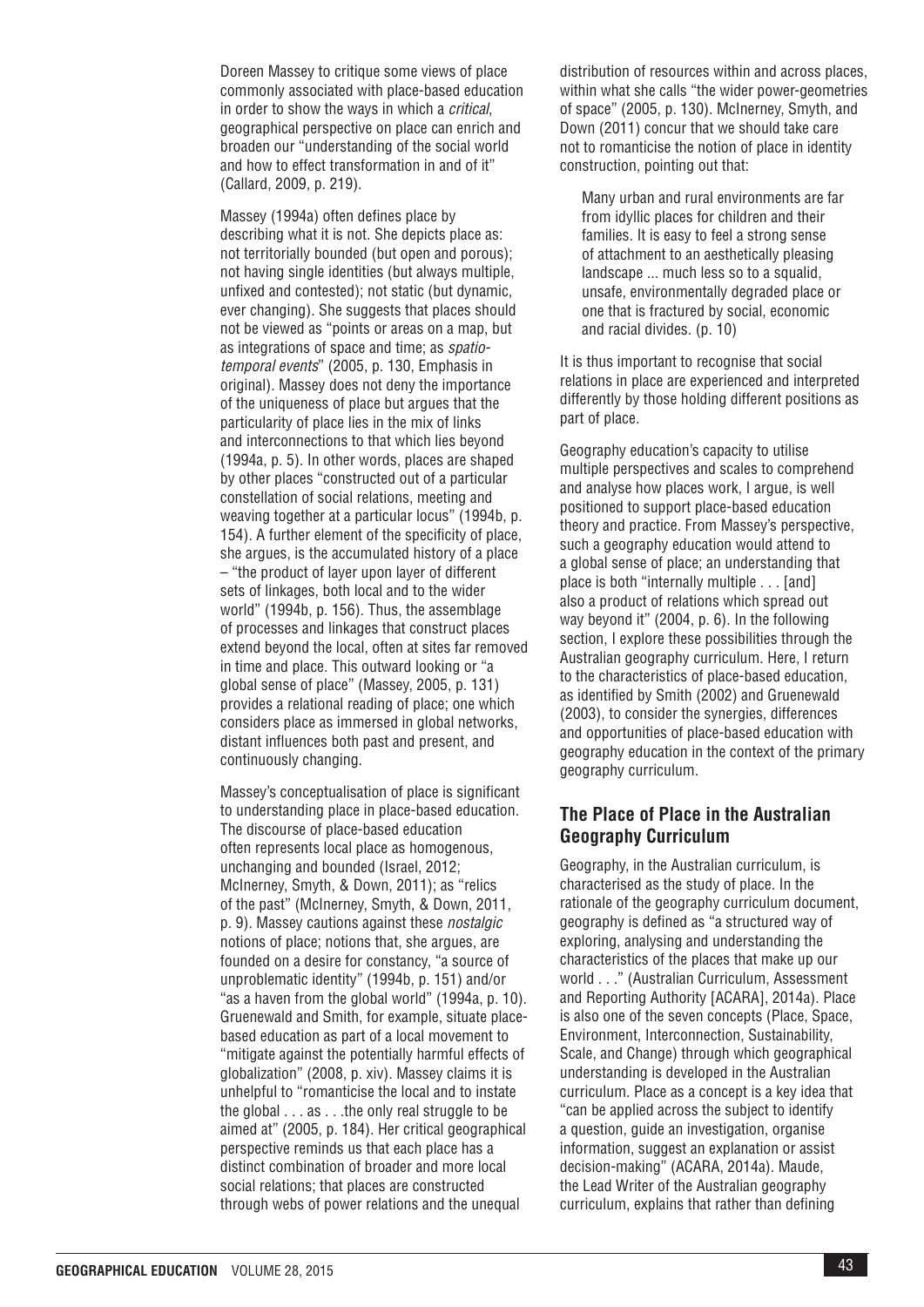these geographical concepts as objects of study, they should be understood in terms of the thinking they produce (2014, p. 44). Thus, in the curriculum document, the concept *place* is described rather than defined:

The concept of place develops students' curiosity and wonder about diversity of the world's places, peoples, cultures and environments. Students examine why places have particular environmental and human characteristics, explore the similarities and differences between them, investigate their meanings and significance to people and examine how they are managed and changed. (ACARA, 2014a)

Place in the descriptions above is not confined to an object of study. In geography, place is also understood as a means of analysis. This is an important distinction and gestures to one of the most potent aspects of geography, that is, its "ability to recognise the connections between different scales and different perspectives" (Shimeld, 2012, p. 41). Places are understood to be located spatially, connected to other places, dynamic and multifaceted. This understanding of place coheres with Massey's open and mutable sense of place described above.

In the above, it is clear that the study of place in the Australian geography curriculum is not limited to the local. However, in Foundation to Year 2, it undoubtedly meets Smith's (2002) criterion of using local phenomena as the basis of curriculum development. The curriculum at this level has a strong focus on students' personal worlds, "the geography of their lives and their own places" (ACARA, 2014a). The ACARA document explains that at these levels students learn about their own place and build a connection with it in order to develop "their sense of identity and belonging" and awareness that "places should be cared for" with a consideration of "how they can contribute to this" (2014a). It also states that interest and curiosity in distant places is encouraged at these levels and students are introduced to the concept of interconnections through thinking about how they are connected to other places. Place is thus conceived in relational terms and, even at this young age, there is opportunity for students to be introduced to the idea that the "'lived reality of our daily lives' is utterly dispersed" (Massey, 2005, p. 184).

In the middle years, Years 3 and 4, there is also a focus on the local, but the study of the human and environmental characteristics of places at this level extends to places in different locations at the regional and national scale. The importance of the environment to support life and sustainability are key areas of study in the middle

years and an affective dimension is introduced as students "reflect on how people feel about places" (ACARA, 2014a). In upper primary, Years 5 and 6, the interdependence of various phenomena in and beyond the local is again highlighted as students explore "factors that shape the diverse characteristics of different places and how people, places and environments are interconnected" (ACARA, 2014a). At Year 6, a global scale is used to study sociocultural, economic and demographic diversity. The curriculum at these levels attends to Massey's contention that places are constructed through webs of power relations and through the unequal distribution of resources within and across places.

There is, thus, ample opportunity to study local phenomena (Smith, 2002) in the primary geography curriculum. Furthermore, the emphasis on interconnections with other places at different scales (and times) has the additional benefit of adding dimensions to what otherwise could be views of place that are static, essentialised, onedimensional and contained (Massey, 1994a). As Swift (2004) suggests in her discussion of the United Kingdom *Valuing Place* project,

a pupil's geographical experience would be flawed if teaching geography centred too much on the individual, the local scale and the local place. The challenge... is to provoke a similarly intense learning situation around the global in the local, global interconnectedness. (p. 10)

#### **Engagement in and With the Community**

Another element of place-based education identified by Smith (2002), that has strong coherence with geography methodologies, is engagement in and with the surrounding community and the frequent and direct interaction with local place/s. Geography educators have long seen the value of using first-hand experiences outside the classroom as a means of exploring and understanding characteristics of places. The significance of direct experience in geography is also evidenced in the Australian curriculum document which states: "The curriculum should also provide opportunities for fieldwork at all stages, as this is an essential component of geographical learning" (ACARA, 2014a). Fieldwork in this document is described as "any activity involving the observation and recording of information outside the classroom" (ACARA, 2014a).

The emphasis on skill development, information gathering and knowledge acquisition through fieldwork in geography education has some dissonances with a place-based approach to field experiences. Israel (2012, p. 79) points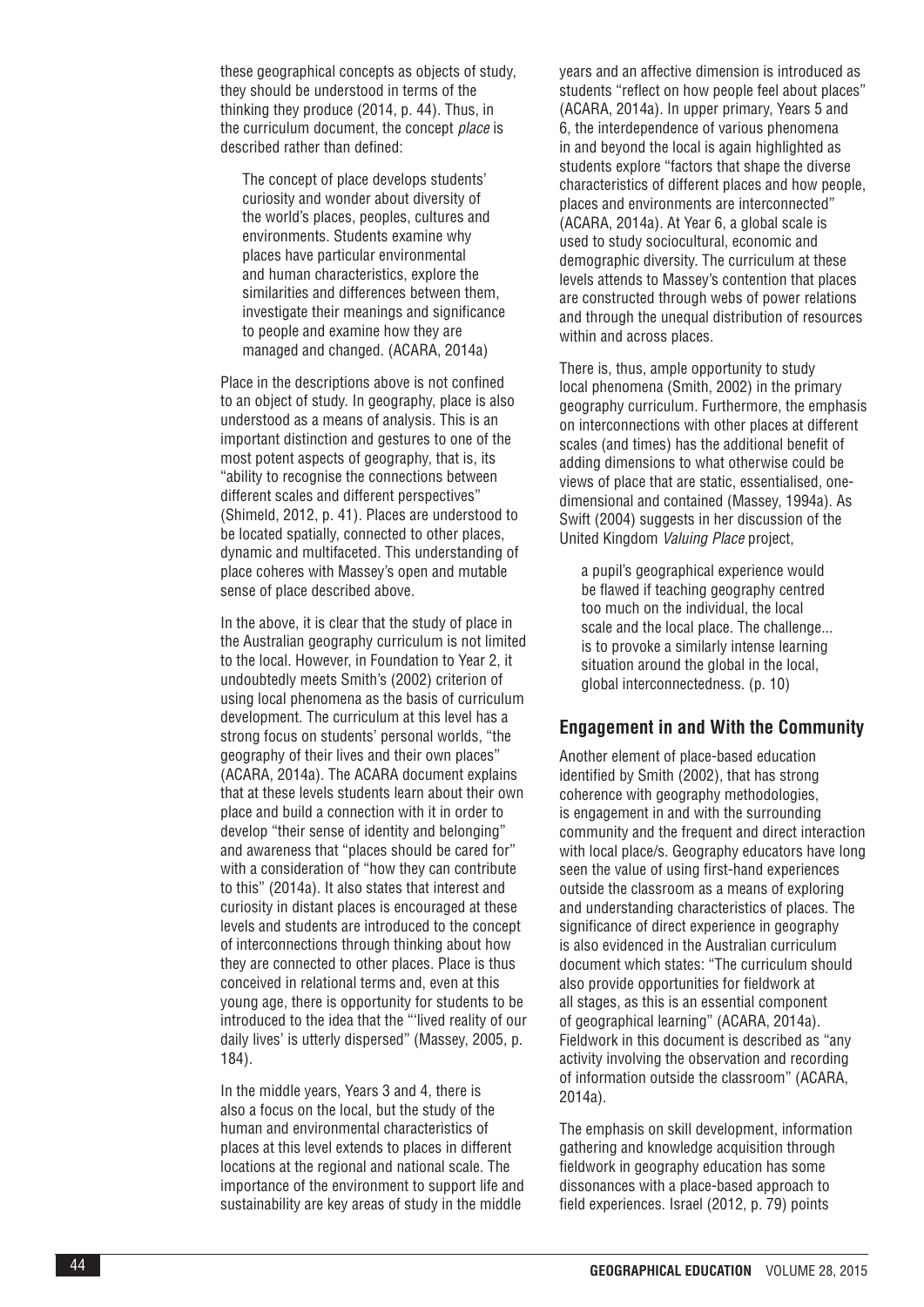out that place-based education uses "fieldbased experiences to enable students to situate themselves as members of social and ecological communities and to cultivate a sense of ethical responsibility for the well-being of those communities". While it is recognised that fieldwork in geography education can have ethical and affective impacts (Boyle et al., 2007; Fuller, Edmonson, France, Higgitt, & Ratinen, 2006; Hope, 2009; Hougie, 2010; Morris, 2010), it is often seen "primarily as a cognitive process of knowledge and skill acquisition" (Israel, 2012, p. 78). Israel contends that geography education could be enhanced by a place-based framework that connects field experiences with ethical objectives. This argument coheres with my own view that fieldwork, which does not engage the affective domain, represents a missed opportunity for deeper, more embodied engagement with place. In my own practice, I have become increasingly dissatisfied with traditional methods of geographical fieldwork that support a detached view of phenomena. I describe this as the clipboard style of field *work* – a task-oriented event in which participants observe phenomena and record information in order to answer predetermined questions. My discontent with an observed detachment between participant and place, in this type of field experience, prompted me to acquire and use the skills of outdoor education to assist students, through extended experiences in places, to develop relations with, and cultivate ethical concern for, people and places (Preston, 2004). This is less like *work* in the field but rather, an embodied, socially engaged interaction with places with the possibility that, at the end of the experience, participants might think differently about themselves and their surroundings. This place-based approach offers experiences of being in relation to one's self, others and the world.

Opportunities to engage with local place/ neighbourhoods are also possible through the integration of children's personal geographies in the primary geography curriculum (Catling, 2005; Catling & Willy, 2009; Catling & Martin, 2011; Catling, Willy, & Butler, 2013; Martin, 2006, 2008). Catling and Martin have been strong advocates for a primary geography curriculum that draws on students' everyday lives and extends this to help students make sense of their world. In recent years, there has been increased interest in children's geographies including the study of children's engagement with, and use of, local spaces (including playgrounds, streets, and neighbourhoods) as well as children's wider connections with people and places (Catling, Willy, & Butler, 2013). This second point recognises that children are connecting to the broader world on a daily basis through television,

stories, the internet, social media, online games, clothing, travel, popular culture, food and so forth.

Children's geographies also encompass imagined places as well as spaces where there is a "fantastical mixing of the material and the imaginary" (Jones, 2000, p. 42). Inherent in the work of children's geographies is a recognition that children experience the world differently to adults (Yarwood & Tyrell, 2012) and frequently subvert spaces within adult structures to build their own geographies (Jones, 2000). The places and spaces of children's geographies are thus permeable, flexible, variable and multidimensional and have obvious synergies with Massey's conceptualisation of place. Catling and Martin (2011) argue that children's experiences of and in localities such as "affordance, appropriation, subversion, exploration, social interaction, space and place knowledge, and environmental improvement" (p. 328) are largely not valued by the academic discipline of geography. They contend that such knowledge, understanding and experience is valid and *powerful* and "should be engaged with and not treated as lacking or impaired and needing simply to be replaced or amended" (p. 328). These authors call for children to be viewed as creators of knowledge rather than as recipients of *hand-me-down* curricula (p. 332). This aligns with the intent of an inquiry approach which frames the Australian geography curriculum and is elaborated in the next section.

#### **Inquiry in Place-Based Education**

In the above paragraphs, I have shown that geography education, to varying extents, attends to two of Smith's place-based education criteria – that is, using local phenomena as the basis for curriculum development and participating in and with the community (through fieldwork and attending to children's geographies). The remaining three aspects of place-based education identified by Smith (2002) are:

- an emphasis on learning experiences that encourage students to become creators (rather than the consumers) of knowledge;
- a study focus that is determined by students' questions and concerns; and
- the role of teachers as "experienced guides, co-learners, and brokers of community resources and learning possibilities" (p. 593).

These characteristics strongly align with geography education's inquiry approach. This is illustrated in the description of inquiry-based learning in the Australian geography curriculum:

Inquiry-based learning assists students to develop their capacity for selfmanagement. It gives them a role in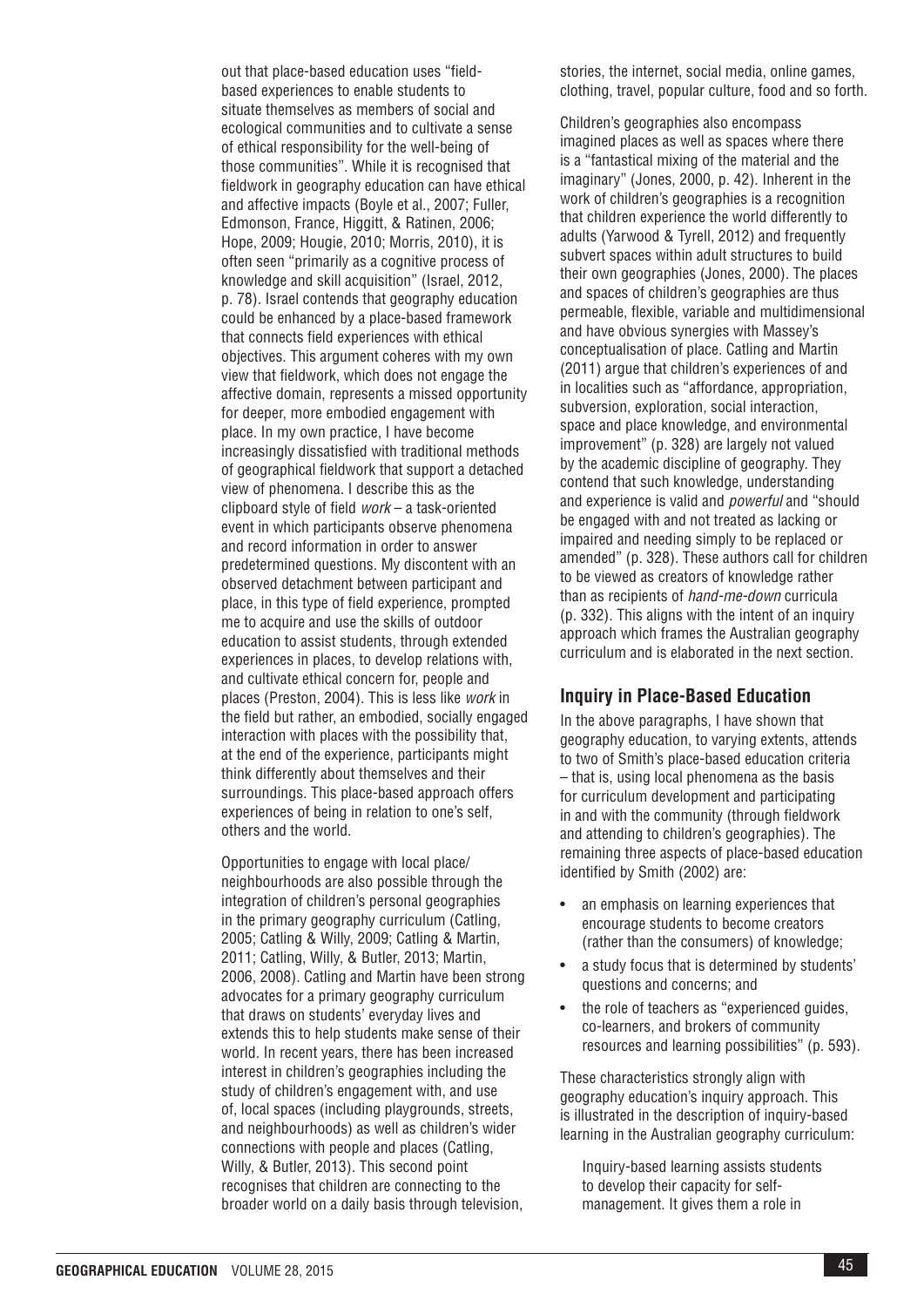directing their own learning and in planning and carrying out investigations... This enables them to become independent learners who can apply geographical understanding and skills to decisions they will have to make in the future. (ACARA, 2014a)

The document explains that "[i]nquiry will progressively move from more teacher-centred to more student-centred as students develop cognitive abilities and gain experience with the processes and methods across the years of schooling" (ACARA, 2014a). As well as being central to the pedagogical approach for teachers of Australian geography, inquiry is viewed as a methodology for ongoing, lifelong learning for students. One of the five core aims of the Australian geography curriculum states that geography seeks to develop in students "the capacity to be competent, critical and creative users of geographical inquiry methods and skills" (ACARA, 2014a).

# **A Critical Pedagogy of Place: Gruenewald**

Another of the core aims of the Australian geography curriculum is to ensure that students develop "as informed, responsible and active citizens who can contribute to the development of an environmentally and economically sustainable, and socially just world" (ACARA, 2014a). This statement has clear synergies with Gruenewald's (2003) call to link school and place-based experience to "the larger landscape of cultural and ecological politics" – what he terms decolonisation and reinhabitation (p. 9). A critical pedagogy of place, he claims, involves firstly learning to live well socially and ecologically (reinhabitation) and secondly, recognising and changing ways of thinking that prevent us living well in our total environments (decolonization). Geography's contribution to Gruenewald's requisition is well articulated in the commitment in the Australian geography curriculum to sustainability as "both a goal and a way of thinking" (ACARA, 2014a). There is an acknowledgement that sustainability depends on "the maintenance or restoration of the environmental functions that sustain all life and human wellbeing (economic and social)" and "[a]n understanding of the causes of unsustainability" including human actions and "the attitudinal, demographic, social, economic and political causes of these human actions" (2014a). The curriculum is also cognisant of the contested views on how to progress towards sustainability and that "these are often informed by worldviews" (2014a).

In the year level descriptions for the primary geography curriculum, there are sound examples of content that support Gruenewald's reinhabitation and decolonisaton. In Foundation, students learn "about their own place and [how] building a connection with it contributes to their sense of identity and belonging and an understanding of why and how they should look after places" (ACARA, 2014b). Year 1 "continues to develop the idea of active citizenship as students are prompted to further consider how places can be cared for" (2014b). At Year 2, through the concept of interconnection, students investigate "their links with places locally and globally" and, at Year 3, they explore similarities and difference between feelings about places and how "feelings about places are the basis for actions to protect places" (2014b). Year 4 focuses on sustainability and "the different views on how sustainability can be achieved" including an understanding that "sustainability means more than the careful use of resources and the safe management of waste" (2014b). At Years 5 and 6, students explore the interconnections between people and environments/places at various scales including global.

Contrary to the arguments (often originating in the US) that state and national curriculum standards conflict with the purposes of place-based education (Jennings, Swidler, & Koliba, 2005), the above analysis suggests a complementarity between them. The geography curriculum is not only amenable to studies in and of place. It also advocates for a critical engagement with "attitudinal, demographic, social, economic and political causes" of unsustainable practices in and beyond place (ACARA, 2014a). This supports Gruenewald's (2003) transformative aim of "learning more socially just and ecologically sustainable ways of being in the world" (p. 9). While place-based education is not formally cited in the final curriculum document, it was explicitly included in the *Shape of the Australian Curriculum: Geography* document (ACARA, 2011) that preceded the curriculum document. In this text, a place-based perspective is situated as one of three perspectives that frame investigations of place in geography education. Further, this document speaks to my desire for a more embodied, relational approach to studies of place: "A place-based perspective also includes an exploration of people's aesthetic, emotional and spiritual connections to places and landscapes and the ways in which people's lives are shaped by where they live" (2011, p. 4). It would be interesting to know why these statements were not included in the final iteration of the curriculum document.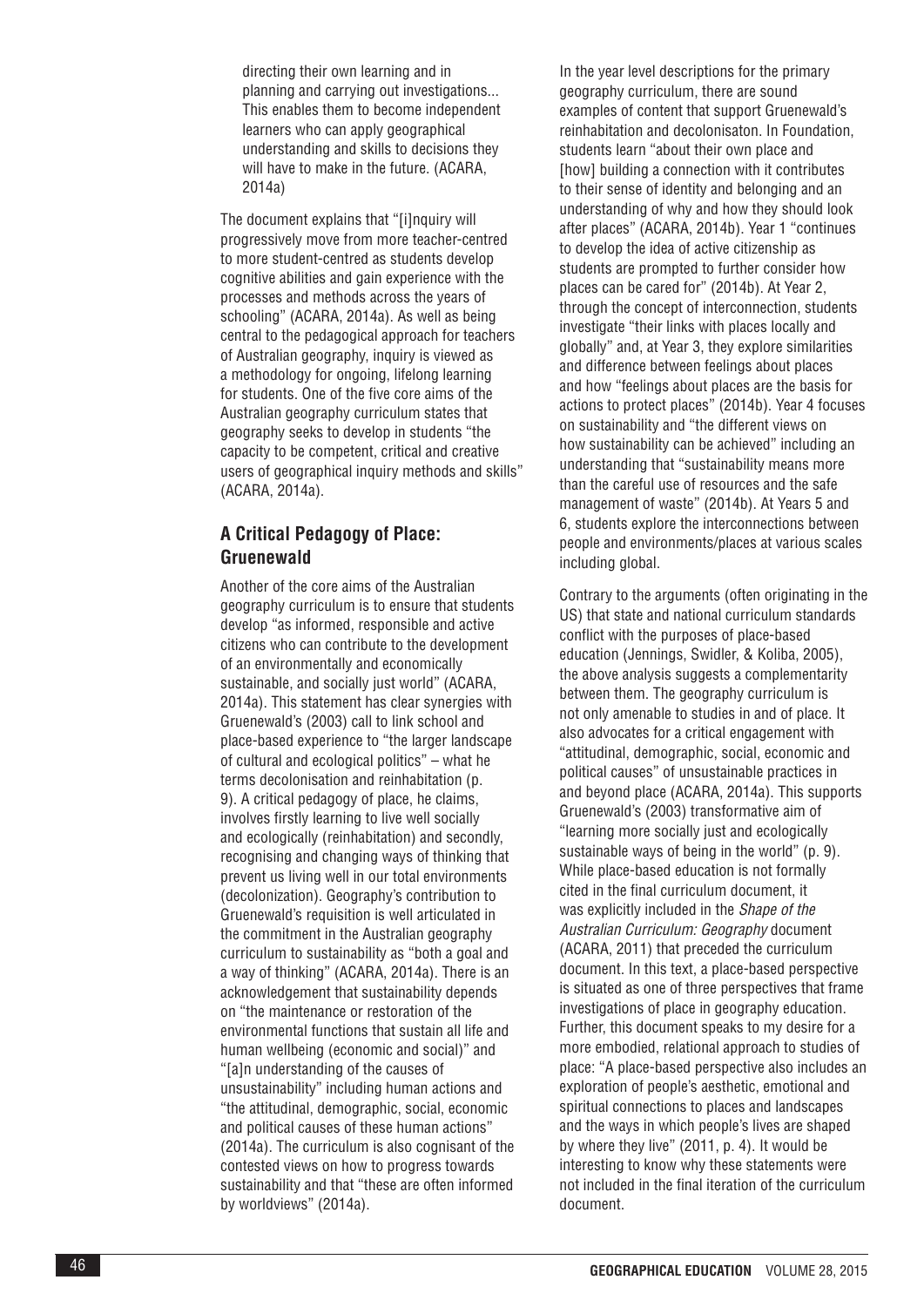## **Conclusion**

Smith's (2002) five elements of place-based education have been used to highlight some affinities between placed-based education and primary geography education in Australia. I have also pointed to divergences between the two traditions, namely conceptions of place and the conduct of field experiences (bearing in mind that both traditions have many forms and the degree of affiliation or deviation may vary). Drawing on Massey's outward understanding of place – a conceptualisation that attends to the networks of social relations and the "links and interconnections to that 'beyond'" (Massey, 1994a, p.  $5$ ) – I argue that geography can make productive contributions to the scholarship of place-based education. Through analysis of the Australian primary geography curriculum, I have demonstrated its potential to attend to Massey's notion of an outward or global sense of place. This rich understanding of place, I argue, can expand the learning possibilities of place-based education. I have also contemplated the contributions of place-based education to geography education. In particular, I noted the benefits of a place-based approach to geography fieldwork – one that promotes more embodied, socially engaged and ultimately, ethical relationships with place. This was followed by an exploration of the opportunities in geography education to further engage in and with communities (local and beyond) through the integration of children's personal geographies in the primary geography curriculum. Finally, some of the ways in which the Australian primary geography curriculum offers scope for a critical pedagogy of place (Gruenewald, 2003) was explored. Analysis of the curriculum indicates that place is an explicit and central element in the primary curriculum and there is some opportunity for critical inquiry.

Returning to the research findings that were the provocation for this paper, I cannot help but feel a little pessimistic about the implementation of place-based curriculum and a critical pedagogy of place in the primary geography context. The research findings indicated that pre-service and early career in-service primary teachers had very limited conceptions of geography (Preston, 2014a; 2014b). In these conceptions, it was clear that "place remains a convenient container for factual details about different parts of the world" (Major, 2010, p. 90). The success of a geographically-framed place-based education, as described in this paper, lies in an understanding of the multidimensionality of the discipline and a conception of place that attends to the complex assemblage of linkages, processes and social relations. Simplistic, unidimensional conceptions of geography and place, I believe, will limit the

potential for rich and meaningful learning in, through and for places.

While there are examples of teachers currently using place-based approaches to facilitate effective geographical learning experiences in primary schools, research suggests that this is not the norm. Nor is it surprising given that there is no requirement for specialist geography training in geography for primary teachers and the diminutive time devoted to the area in teaching courses (Kriewaldt, 2006). The geography education community has been very successful in promoting the value and importance of geography and producing high quality curriculum. The challenge now lies in supporting the next generation of primary teachers in the implementation of the curriculum.

## **References**

- Australian Curriculum, Assessment and Reporting Authority [ACARA]. (2014a). *Australian Curriculum: Humanities and Social Sciences – Geography Overview [Version 7.2].* Retrieved from http://www.australiancurriculum.edu.au/ download/f10
- Australian Curriculum, Assessment and Reporting Authority [ACARA]. (2014b). *Australian Curriculum: Humanities and Social Sciences – Geography Year level / band descriptions [Version 7.2].* Retrieved from http://www. australiancurriculum.edu.au/download/f10
- Australian Curriculum, Assessment and Reporting Authority [ACARA]. (2011). *Shape of the Australian Curriculum: Geography*. Retrieved from http://www.acara.edu.au/ verve/\_resources/shape\_of\_the\_australian curriculum\_geography.pdf
- Birrell, C. (2001). A deepening relationship with place. *Australian Journal of Outdoor Education, 6*(1), 25–30.
- Boyle, A., Maguire, S., Martin, A., Milsom, C., Nash, R., Rawlinson, S., Turner, A., Wurthman, S., & Conchie, S. (2007). Fieldwork is good: the student perception and the affective domain. *Journal of Geography in Higher Education, 31*(2), 299–317.
- Bradbeer, J., Healey, M., & Kneale, P. (2004). Undergraduate geographers' understandings of geography, learning and teaching: A phenomenographic study. *Journal of Geography in Higher Education, 28*(1), 17–34.
- Brookes, A. (1993). Deep and shallow outdoor education: Can we tell the difference? *The Outdoor Educator*, 8–17.
- Brookes, A. (1994). Reading between the lines – Outdoor experience as environmental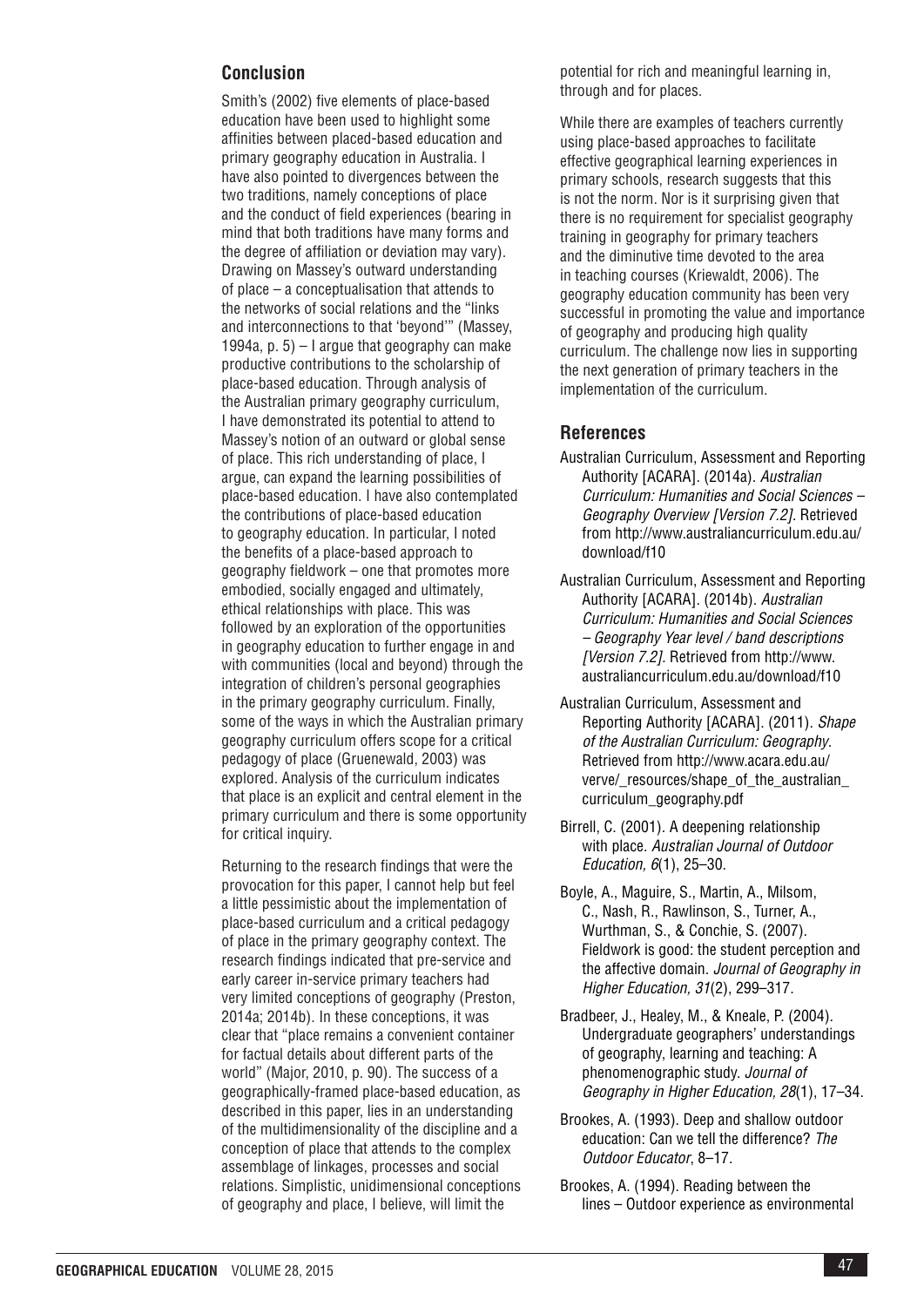text. *Journal of Physical Education, Recreation and Dance*, 28–33, 39.

- Brookes, A. (2003). A critique of neo-Hahnian Outdoor Education theory. Part two: 'The fundamental attrition error' in contemporary Outdoor Education discourse. *Journal of Adventure Education and Outdoor Learning, 3*(2), 119–132.
- Callard, F. (2009). Doreen Massey. In P. Hubbard, R. Kitchin, & G. Valentine (Eds.), *Key thinkers on space and place* (pp. 219–225). London: SAGE.
- Cameron, J. (2001, 15–18 January). *Beyond dualism: Wilderness, outdoor education and everyday places.* Paper presented at the 12th National Outdoor Education Conference: Education Outdoors – Our sense of place, La Trobe University, Bendigo, Victoria.
- Cameron, J. (2003). Responding to place in a post-colonial era: An Australian perspective. In W. M. Adams & M. Mulligan (Eds.), *Decolonising nature: Strategies for conservation in a post-colonial era* (pp. 172– 196). London: Earthscan Publications.
- Catling, S. (2005). Children's personal geographies and the English primary school geography curriculum. *Children's Geographies, 3*(3), 325–344.
- Catling, S., & Martin, F. (2011). Contesting powerful knowledge: The primary geography curriculum as an articulation between academic and children's (ethno-) geographies. *Curriculum Journal, 22*(3), 317–335.
- Catling, S., & Willy, T. (2009). *Teaching primary geography.* Exeter: Learning Matters.
- Catling, S., Willy, T., & Butler, J. (2013). *Teaching primary geography for Australian schools*. Moorabbin, Victoria: Hawker Brownlow Education.
- Ellis-Smith, G. (1999). Ancient land current connections. *Journeys* , *4*(3), 13–16.
- Fuller, I., Edmondson, S., France, D., Higgitt, D., & Ratinen, I. (2006). International perspectives on the effectiveness of geography fieldwork for learning. *Journal of Geography in Higher Education, 30*(1), 89–101.
- Gough, N. (1990, 25–27 May). *Imagining our relationship with nature.* Paper presented at the Joint conference of the Camping Association of Victoria, the Victorian Association of Environmental Education and the Victorian Outdoor Education Association, Bendigo College of Advanced Education, Bendigo, Victoria.
- Gruenewald, D. A. (2003). The best of both worlds: A critical pedagogy of place. *Educational Researcher, 32*(4), 3–12.
- Gruenewald, D. A., & Smith, G. A. (2008). Introduction: Making room for the local. In D. A. Gruenewald & G. A. Smith (Eds.), *Place-based education in the global age: Local diversity* (pp. xiii–xxiii). New York: Lawrence Erlbaum Associates.
- Hope, M. (2009). The importance of direct experience: A philosophical defence of fieldwork in human geography. *Journal of Geography in Higher Education, 33*(2), 169–182.
- Hougie, D. P. (2010)*.* Learning outside the comfort zone. *Primary Geographer*, *95*(3), 26–27.
- Israel, A. L. (2012). Putting geography education into place: What geography educators can learn from place-based education, and vice versa. *Journal of Geography, 111*(2), 76–81.
- Jennings, N., Swidler, S., & Koliba, C. (2005). Place‐based education in the standards‐ based reform era – conflict or complement? *American Journal of Education, 112*(1), 44–65.
- Jones, O. (2000). Melting geography: purity, disorder, childhood. In S. Holloway & G. Valentine (Eds.), *Children's geographies: playing, living, learning* (pp. 29–47). London: Routledge.
- Kriewaldt, J. (2006). Geography and geographical education in Victoria. *International Research in Geographical and Environmental Education, 15*(2), 159–165.
- Major, B. (2010). Aspects of place. *Teaching Geography, 35*(3), 90–92.
- Martin, F. (2006). Everyday geography: Revisioning primary geography for the 21st century. *Geographical Education, 19*, 31–36.
- Martin, F. (2008). Ethnogeography: Towards liberatory geography education. *Children's Geographies, 6*(4), 437–450.
- Martin, P. (1999). Critical outdoor education and nature as friend. In J. C. Miles & S. Priest (Eds.), *Adventure programming* (pp. 463– 471). State College, PA: Venture Publishing, Inc.
- Massey, D. (1994a). General introduction. In D. Massey (Ed.), *Space, place and gender* (pp. 1–16). Cambridge: Polity Press.
- Massey, D. (1994b). A global sense of place. In D. Massey (Ed.), *Space, place and gender* (pp. 146–156). Cambridge: Polity Press.
- Massey, D. (2004). Geographies of responsibility. *Human Geography, 86*(1), 5–18.